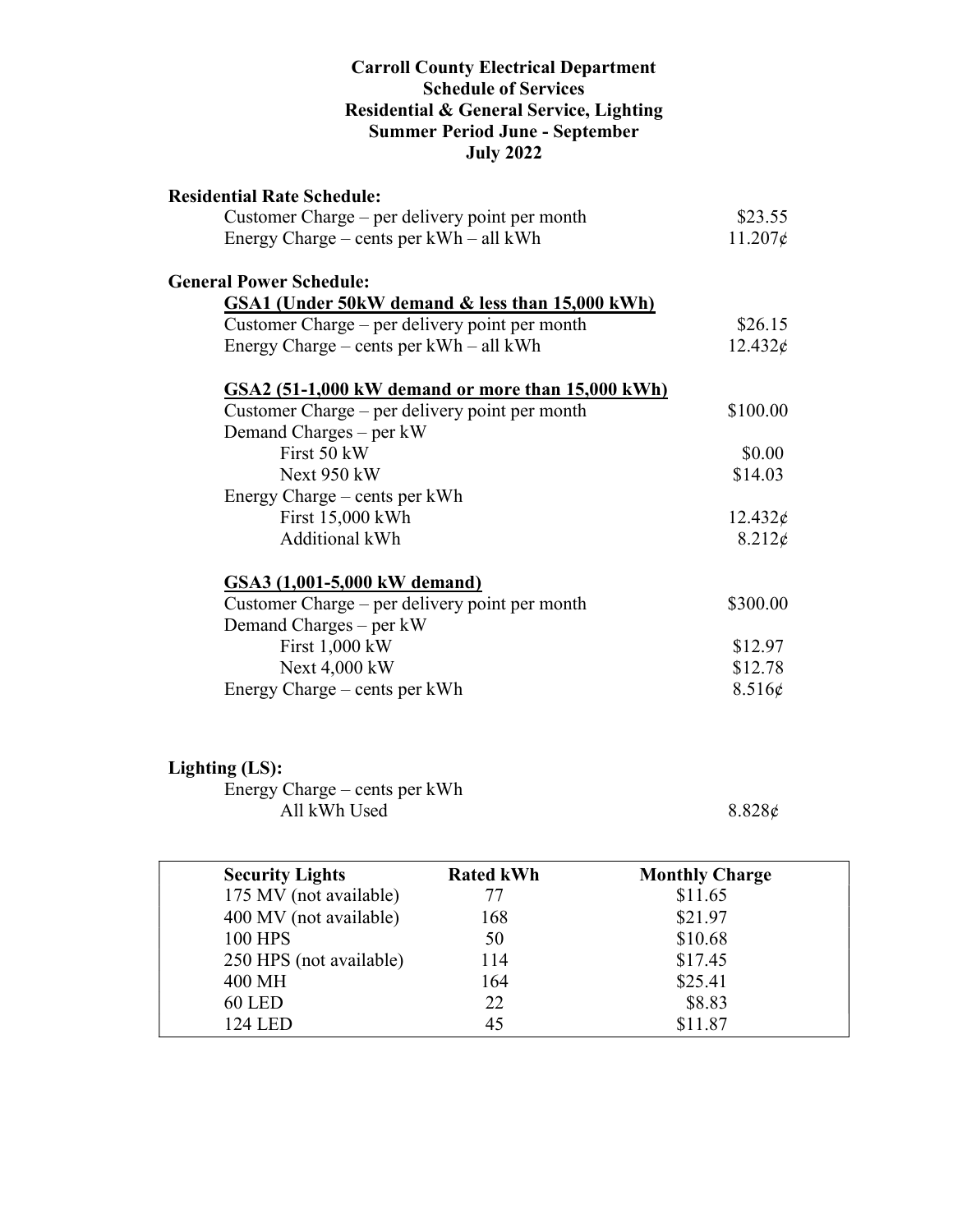#### Carroll County Electrical Department Schedule of Services Manufacturing Service Rate Summer Period June – September July 2022

### General Service Time-of-Use Rates

| <b>GSB</b> (5,001-15,000 kW demand)            |                 |
|------------------------------------------------|-----------------|
| Customer Charge – per delivery point per month | \$1,500.00      |
| Administrative Charge                          | \$350.00        |
| Demand Charges – per kW                        |                 |
| OnPeak KW                                      | \$10.87         |
| Maximum KW                                     | \$5.21          |
| <b>Excess over Contract KW</b>                 | \$10.87         |
| Energy Charge – cents per kWh                  |                 |
| OnPeak kWh                                     | 10.381¢         |
| OffPeak kWh - First 200 Hours                  | $7.890\epsilon$ |
| OffPeak kWh - Next 200 Hours                   | $4.432\epsilon$ |
| OffPeak kWh - Additional Hours                 | $4.091\epsilon$ |
| <b>GSC (15,001-25,000 kW demand)</b>           |                 |
| Customer Charge – per delivery point per month | \$1,500.00      |
| <b>Administrative Charge</b>                   | \$350.00        |
| Demand Charges – per kW                        |                 |
| OnPeak KW                                      | \$10.87         |
| Maximum KW                                     | \$4.70          |
| <b>Excess over Contract KW</b>                 | \$10.87         |
| Energy Charge – cents per kWh                  |                 |
| OnPeak kWh                                     | 10.381¢         |
| OffPeak kWh – First 200 Hours use of Demand    | $7.890\epsilon$ |
| OffPeak kWh – Next 200 Hours use of Demand     | $4.432\epsilon$ |
| OffPeak kWh – Additional Hours use of Demand   | 4.091¢          |
| GSD (25,001 kW demand and greater)             |                 |
| Customer Charge - per delivery point per month | \$1,500.00      |
| Administrative Charge                          | \$350.00        |
| Demand Charges – per kW                        |                 |
| OnPeak KW                                      | \$10.87         |
| Maximum KW                                     | \$4.59          |
| <b>Excess over Contract KW</b>                 | \$10.87         |
| Energy Charge – cents per kWh                  |                 |
| OnPeak kWh                                     | 10.381¢         |
| OffPeak kWh – First 200 Hours use of Demand    | $7.890\epsilon$ |
| OffPeak kWh - Next 200 Hours use of Demand     | 4.318c          |
| OffPeak kWh - Additional Hours use of Demand   | 4.091¢          |